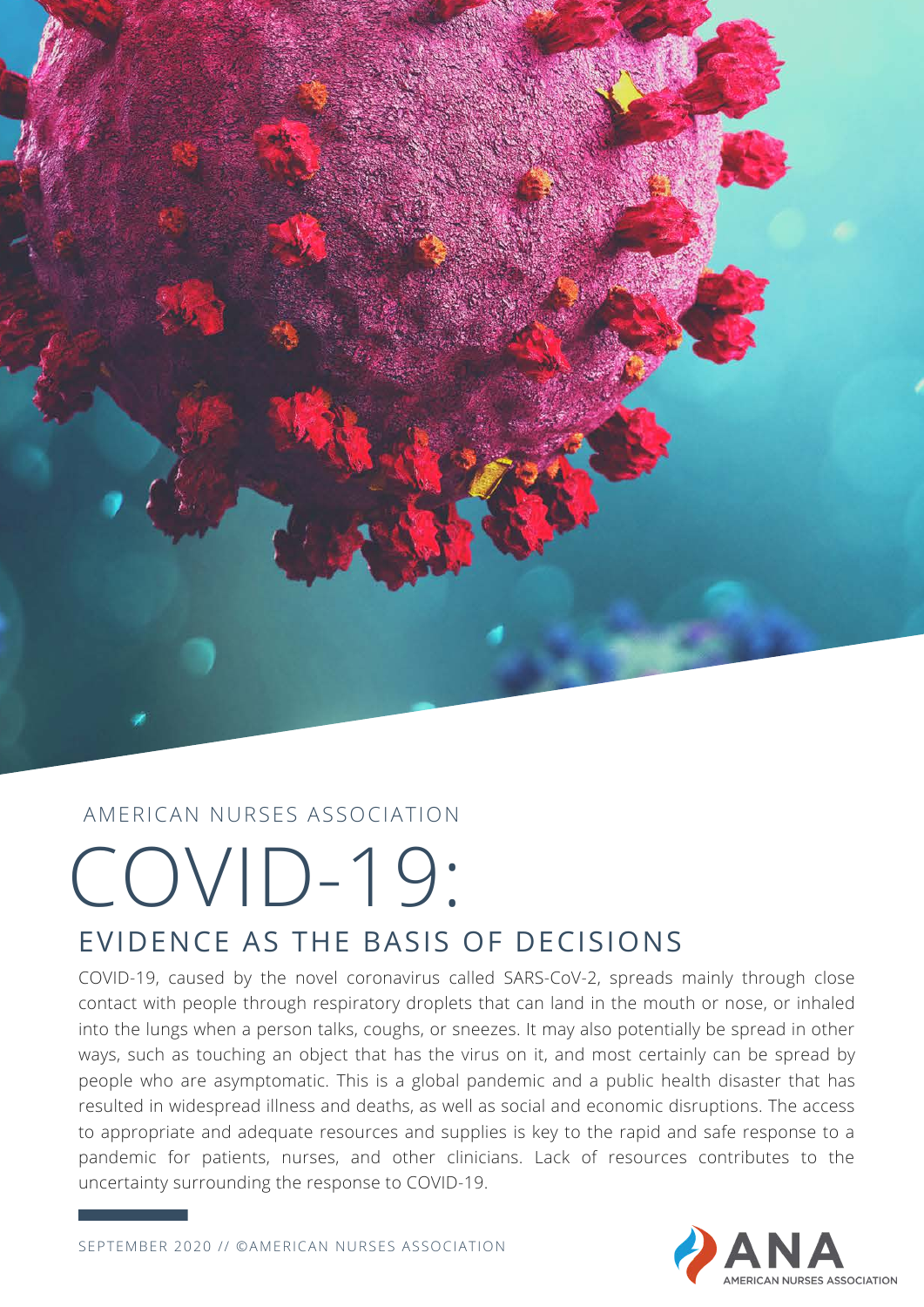

findings and data be used as evidence in health care decision-making, practice interventions, and policy."

### BACKGROUND: THE EVOLVING EVIDENCE

The importance of informed and timely communication of constantly evolving information is crucial as health care organizations and public federal, state, and local agencies grapple with how to respond to the pandemic. Actions that were considered appropriate at the beginning of the pandemic may not be appropriate the next day, as new scientific data and evidence emerge. We are daily observers of an emerging situation in which scientists and others are constantly learning and using the changing evidence to make decisions and provide guidance. Information about resources, such as personal protective equipment (PPE), and the evolving recommendations about their use by health care professionals and the public is an example. Scientists, policy-makers, and health care professionals are continuously learning about how the virus spreads, about how to mitigate its spread, about treatments that work and those that don't, about testing and contact tracing, and about the possibility of developing a vaccine that is effective and efficacious. The ANA provides information on the COVID-19 pandemic, our current national emergency status, and specific implications for nursing through the ANA Coronavirus Resources Center, which is continuously updated ([https://www.nursingworld.org/coronavirus\)](https://www.nursingworld.org/coronavirus/). It is essential that scientific findings and data be used as evidence in health care decisionmaking, practice interventions, and policy.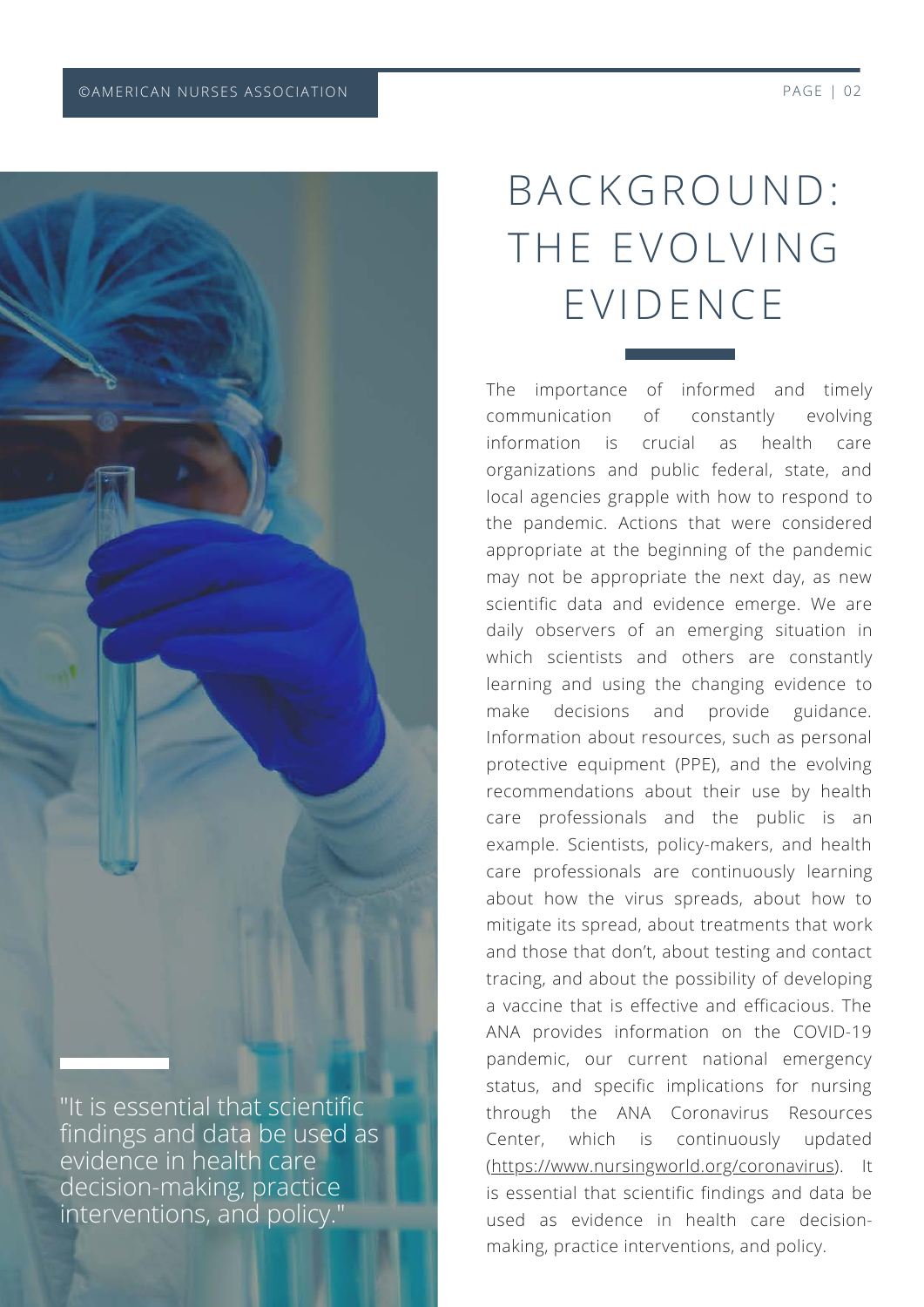#### FROM ERODING TRUST TO ENGENDERING TRUST

Trust is the cornerstone of the work that nurses do. Nurses are trusted by the public, as reported in Gallup polls, and in turn, must be able to trust that evidence will guide nursing practice and decision-making. Trust in key public health and governmental agencies, such as the Centers for Disease Control and Prevention (CDC), the United States Department of Health and Human Services (HHS), and the U.S. Food and Drug Administration (FDA), and others tasked with protecting the health and safety of Americans is essential.

Transparency, accompanied by honesty and caring, is required to establish trust. Confusing and contradictory information does not engender trust. When information changes and there is new evidence and data to support new recommendations and policy, it is important that this is communicated in a variety of ways by public health and governmental agencies, as well as by individual agencies and healthcare facilities. Health care decision-making, policy, and interventions must be based on the science. Data and evidence are the foundation of safe patient care, and they inform decisions made to protect nurses and other health care professionals.



**Trust is the cornerstone of the work that nurses do. Nurses are trusted by the public, as reported in Gallup polls, and in turn, must be able to trust that evidence will guide nursing practice and decision-making.**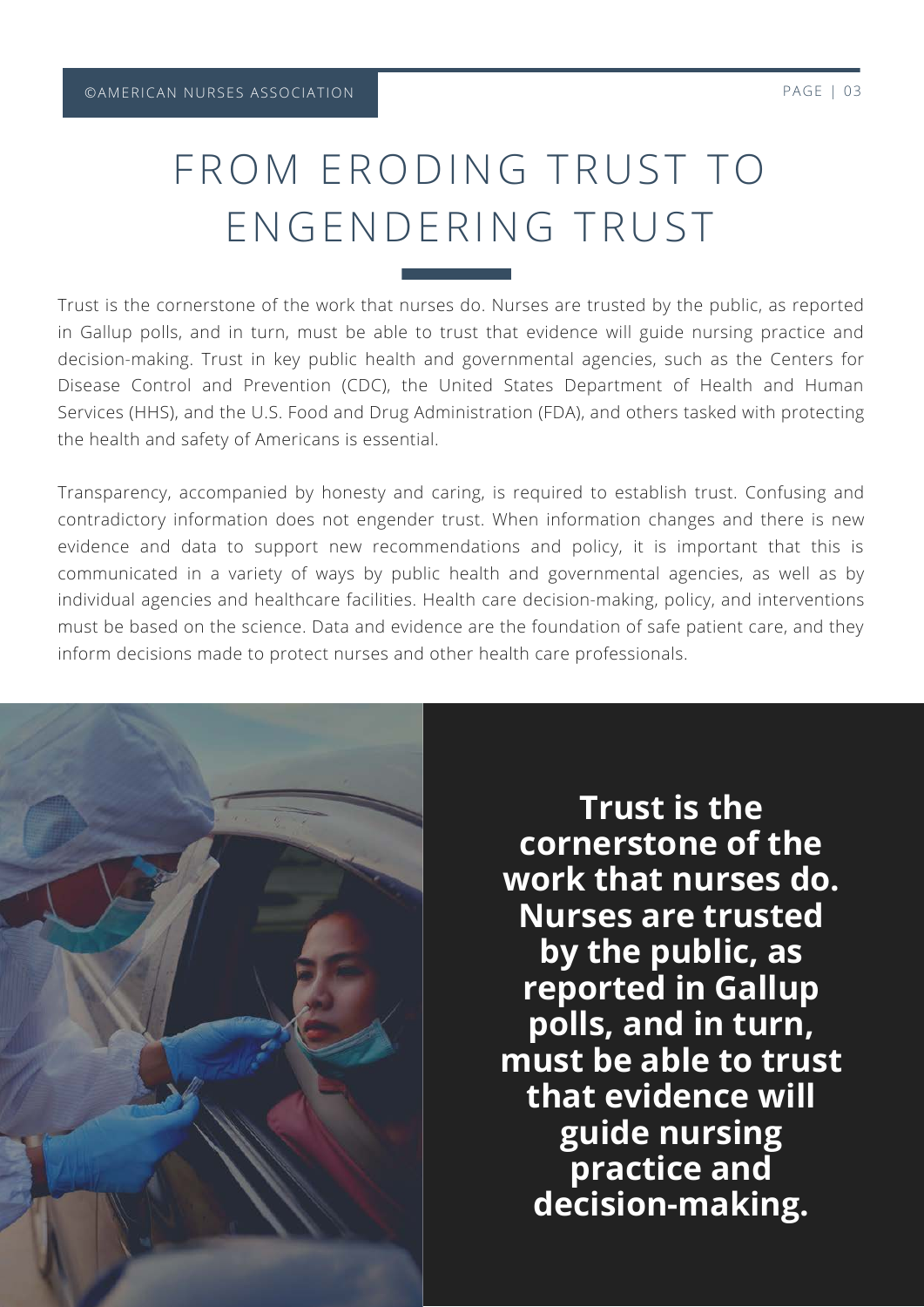#### ESTABLISHING ETHICAL PRACTICE

*Several provisions in the Code of Ethics for Nurses with Interpretive Statements (2015) guide nurses faced with the need for transparent, timely, and honest information to provide the confidence that they are working in a safe environment.*

**Interpretive Statement 1.3** addresses the leadership role of nurses in "assuring the responsible and appropriate use of interventions in order to optimize the health and well-being of those in their care", and includes "acting to minimize unwarranted, or unnecessary medical treatment and patient suffering" (Code of Ethics, pg. 2). Scarcity of resources and the need to consider allocation algorithms opened the door to frank conversations regarding medically appropriate (and inappropriate) interventions, the impact of co-morbidities, and the pervasive health disparities in today's health care system. Nurses were trusted to provide comfort and intentional presence for patients suffering physically, psychologically, spiritually, and emotionally.

**Interpretive Statement 3.5** addresses the responsibility of nurses to be aware of and report questionable practices and concerns in order to promote the patient's best interests and the integrity of nursing practice. Nurses who know that persons or leaders in organizations are not using the most current evidence to make practice decisions must take these concerns forward and communicate them. Further, nurses have a responsibility to assist whistle-blowers, who identify potentially questionable practices that are factually supported, to reduce the risk of reprisal against the reporting nurse. Such actions should be focused equally on the best interests of the patient and the integrity of nursing practice.

**Interpretive Statement 5.4** addresses preservation of integrity where nurses practice with and expect integrity. When circumstances change, nurses expect to be informed in an honest and open manner, and that decisions will be made using the best possible evidence that is in the best interests of patients and staff. Availability of space, equipment, supplies, and finances must also inform decisions. When faced with natural disasters, nurses and other health care professionals have demonstrated the ability to adapt, innovate, and overcome the crisis at hand. This work is directly or indirectly guided by an organization's mission and vision statements, professional ethics and practice standards, and the principles of quality including safety, equity, and professional performance as required by regulatory and accrediting agencies. In essence, nurses innovate and create new avenues of nursing care while remaining within the requirements of quality performance.

**When faced with natural disasters, nurses and other health care professionals have demonstrated the ability to adapt, innovate, and overcome the crisis at hand.**

**WOSH**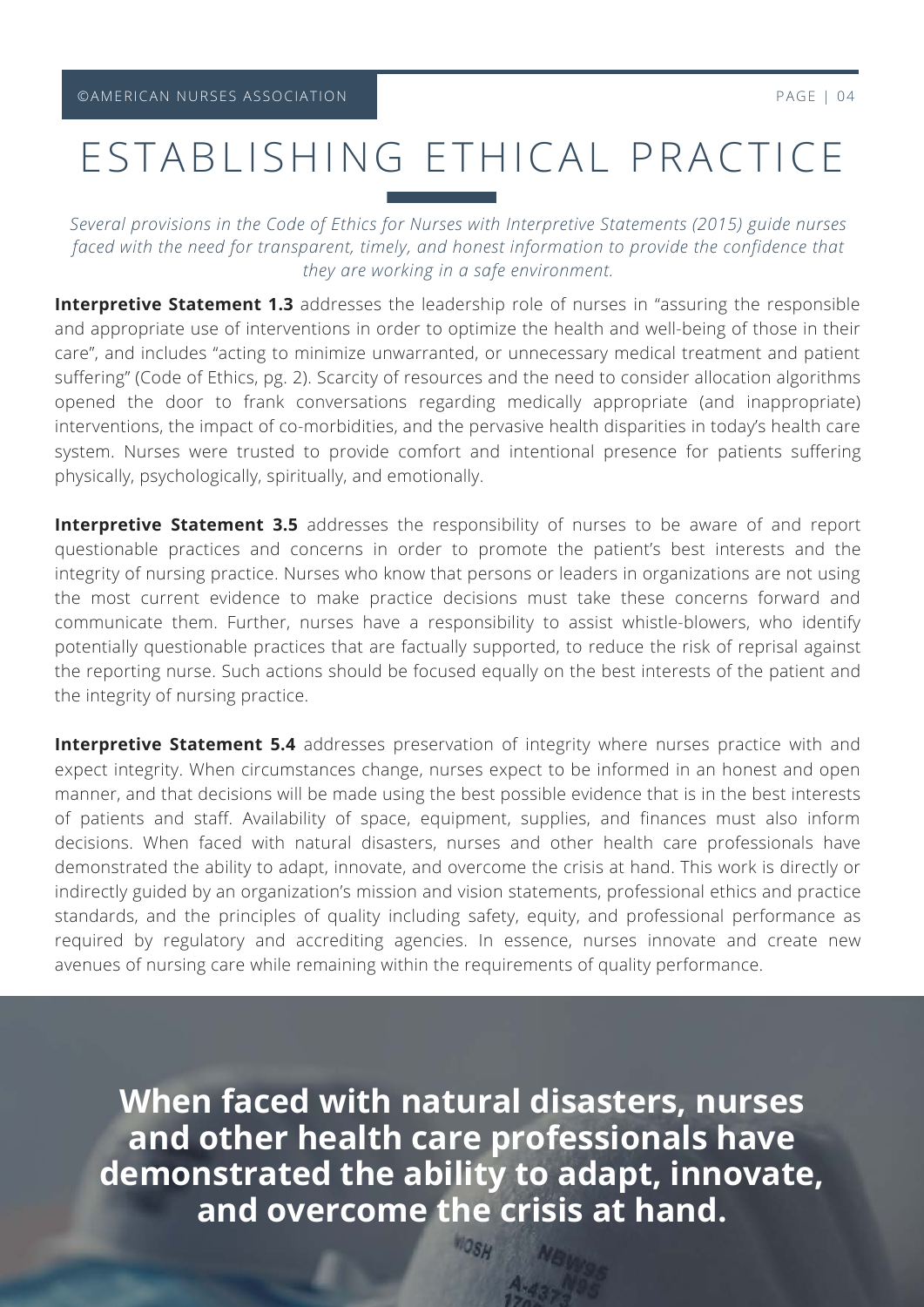

"We must as individuals, as units, facilities and organizations, and as a profession, take time to honor the loss, recognize the survivors, and celebrate our accomplishments."

# ESTABLISHING ETHICAL PRACTICE

As addressed in **Provision 6**, nurses must have a voice and participate in decision-making involving patient care activities and activities related to their practice and working conditions. Having this voice allows nurses and other health care professionals to shape the new avenues of care within the necessary boundaries. The establishment of horizontal and vertical communication networks focused on accurate, timely, and suitable information, ultimately build trust, stability, and a sense of community. While much of this communication can be electronic, some must be in person. Leadership visibility encourages communication, while building trust and community.

**Interpretive Statement 8.4** addresses the need for collaboration to protect human rights in extraordinary situations, such as a pandemic, which may necessitate altered standards of care. In such cases, a "utilitarian framework usually guides decisions and actions with special emphasis on transparency, protection of the public, proportional restriction of individual liberty, and fair stewardship of resources" (Code of Ethics, p. 33). All of this must be done with a sense of caring for our patients, their family and friends, and each other, while maintaining our sense of empathy and caring. In doing this, it is important to build our resilience and avoid burnout. Finally, we must as individuals, as units, facilities and organizations, and as a profession, take time to honor the loss, recognize the survivors, and celebrate our accomplishments.